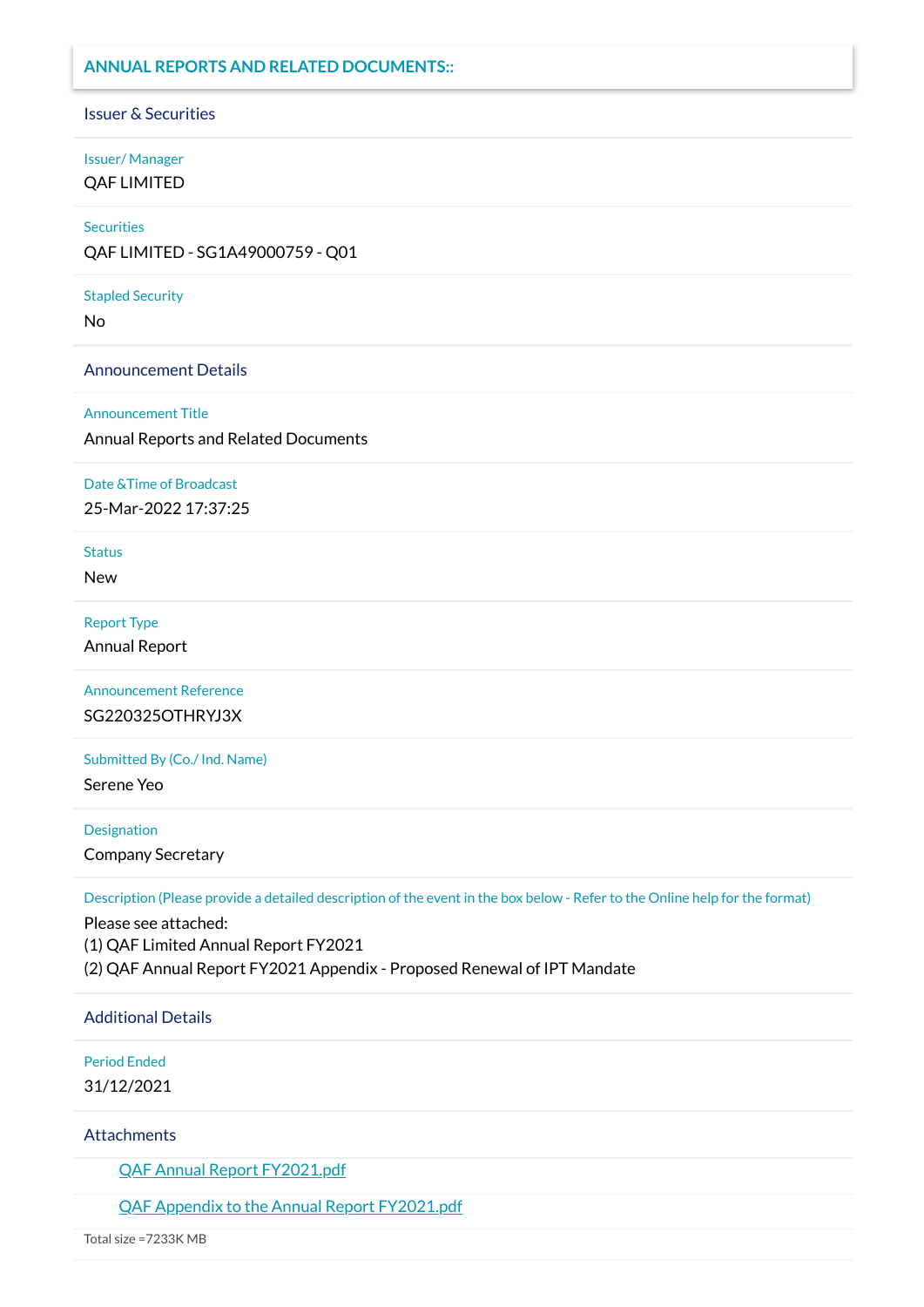#### **APPENDIX TO ANNUAL REPORT 2021 DATED 25 MARCH 2022**

**THIS APPENDIX IS IMPORTANT AND REQUIRES YOUR IMMEDIATE ATTENTION. PLEASE READ IT CAREFULLY.**

**If you are in any doubt as to the action you should take, you should consult your stockbroker, bank manager, solicitor, accountant or other professional adviser immediately.**

This Appendix is circulated to Shareholders of QAF Limited (the "**Company**") together with the Company's Annual Report for FY2021. The purpose of this Appendix is to provide information to the Shareholders relating to the proposed renewal of the IPT Mandate to be tabled at the Annual General Meeting of the Company to be held on 22 April 2022 at 11.00 a.m. by electronic means. The Notice of Annual General Meeting is enclosed with the Annual Report.

If you have sold or transferred all your shares in the Company, you should immediately inform the purchaser or transferee or the bank, stockbroker or other agent through whom the sale or transfer was effected for onward notification to the purchaser or transferee, that this Appendix, the Annual Report, the Notice of Annual General Meeting, the Proxy Form, the Question Form and the Company's accompanying announcement dated 25 March 2022 may be accessed at the Company's corporate website at at the URL https://www.qaf.com.sg/company-announce/ and the SGXNET website at the URL https://www.sgx.com/securities/company-announcements.

Capitalised terms appearing on the cover of this Appendix have the same meanings as defined herein.

The Singapore Exchange Securities Trading Limited assumes no responsibility for the correctness of any of the statements made, reports contained or opinions expressed in this Appendix.



**QAF LIMITED** (Incorporated in the Republic of Singapore on 3 March 1958) (Company Registration No. 195800035D)

#### **APPENDIX TO THE ANNUAL REPORT**

**IN RELATION TO**

### **THE PROPOSED RENEWAL OF THE IPT MANDATE**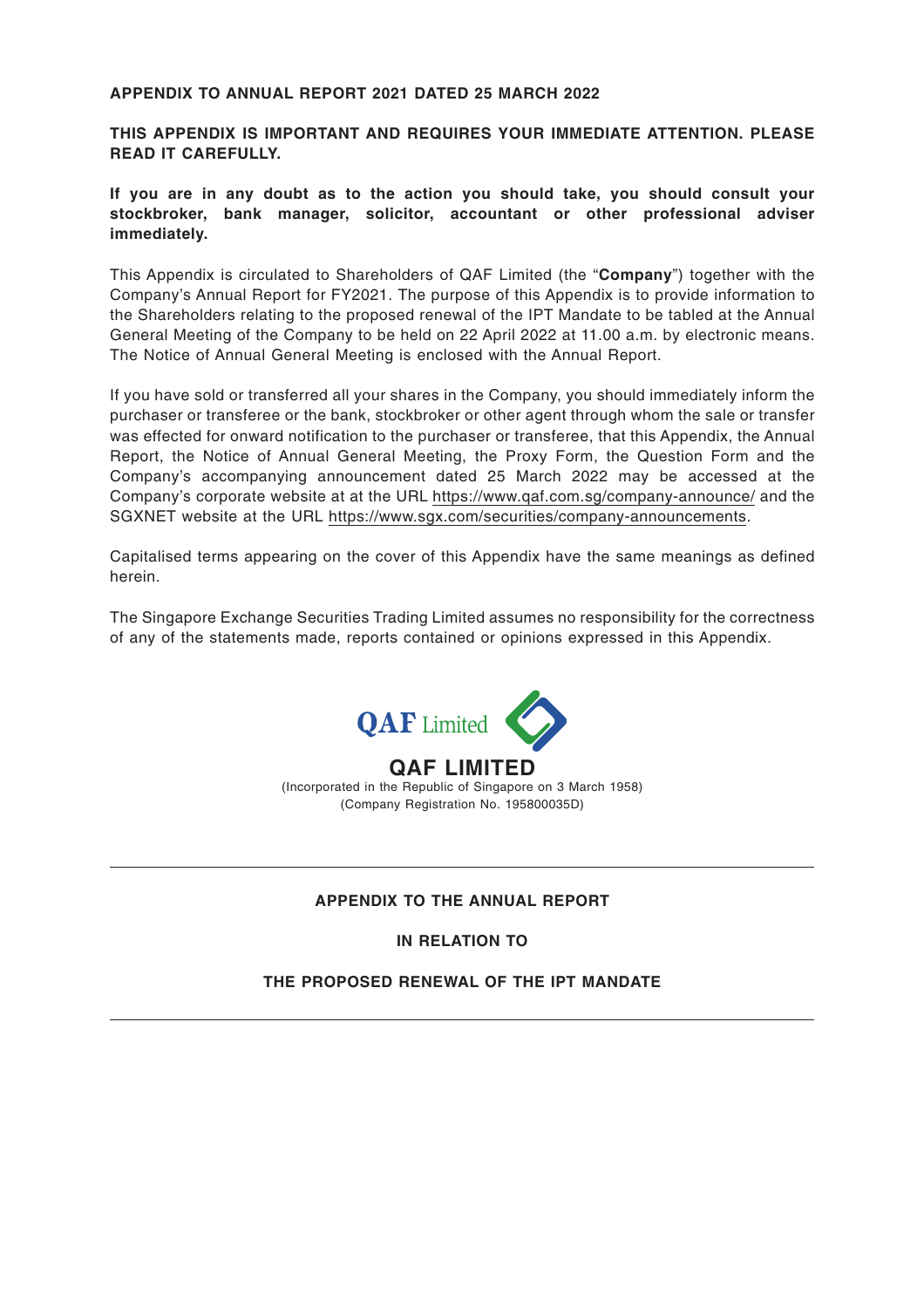## **DEFINITIONS**

In this Appendix, the following definitions shall apply throughout unless the context otherwise requires:

| "2021 AGM"               | t. | Annual general meeting of the Company held on 23 April<br>2021                                                                                                                                                                                                                                                                                                                 |  |  |  |
|--------------------------|----|--------------------------------------------------------------------------------------------------------------------------------------------------------------------------------------------------------------------------------------------------------------------------------------------------------------------------------------------------------------------------------|--|--|--|
| "2022 AGM"               | t. | Annual general meeting of the Company to be held on<br>22 April 2022                                                                                                                                                                                                                                                                                                           |  |  |  |
| "Annual Report"          | ÷. | Annual report of the Company for FY2021                                                                                                                                                                                                                                                                                                                                        |  |  |  |
| "Appendix"               | t, | This appendix dated 25 March 2022 to the Annual Report                                                                                                                                                                                                                                                                                                                         |  |  |  |
| "approved exchange"      | ÷. | A stock exchange that has rules which safeguard the<br>interests of shareholders against interested person<br>transactions according to similar principles to Chapter 9 of<br>the Listing Manual                                                                                                                                                                               |  |  |  |
| "associate"              | ÷. | In relation to any director, chief executive officer,<br>(a)<br>substantial shareholder or controlling shareholder<br>(being an individual) means:                                                                                                                                                                                                                             |  |  |  |
|                          |    | (i)<br>his immediate family (that is, the person's<br>spouse, child, adopted-child, step-child, sibling<br>and parent);                                                                                                                                                                                                                                                        |  |  |  |
|                          |    | the trustees of any trust of which he or his<br>(ii)<br>immediate family is a beneficiary or, in the case<br>of a discretionary trust, is a discretionary object;<br>and                                                                                                                                                                                                       |  |  |  |
|                          |    | (iii) any company in which he and his immediate<br>family together (directly or indirectly) have an<br>interest of 30% or more; and                                                                                                                                                                                                                                            |  |  |  |
|                          |    | In relation to a substantial shareholder or a controlling<br>(b)<br>shareholder (being a company) means any other<br>company which is its subsidiary or holding company<br>or is a subsidiary of such holding company or one in<br>the equity of which it and/or such other company or<br>companies taken together (directly or indirectly) have<br>an interest of 30% or more |  |  |  |
| "Audit & Risk Committee" |    | The audit and risk committee of the Company for the time<br>being                                                                                                                                                                                                                                                                                                              |  |  |  |
| "Board"                  |    | The board of Directors of the Company for the time being                                                                                                                                                                                                                                                                                                                       |  |  |  |
| "Companies Act"          |    | The Companies Act 1967 of Singapore as amended or<br>modified from time to time                                                                                                                                                                                                                                                                                                |  |  |  |
| "Company"                |    | <b>QAF Limited</b>                                                                                                                                                                                                                                                                                                                                                             |  |  |  |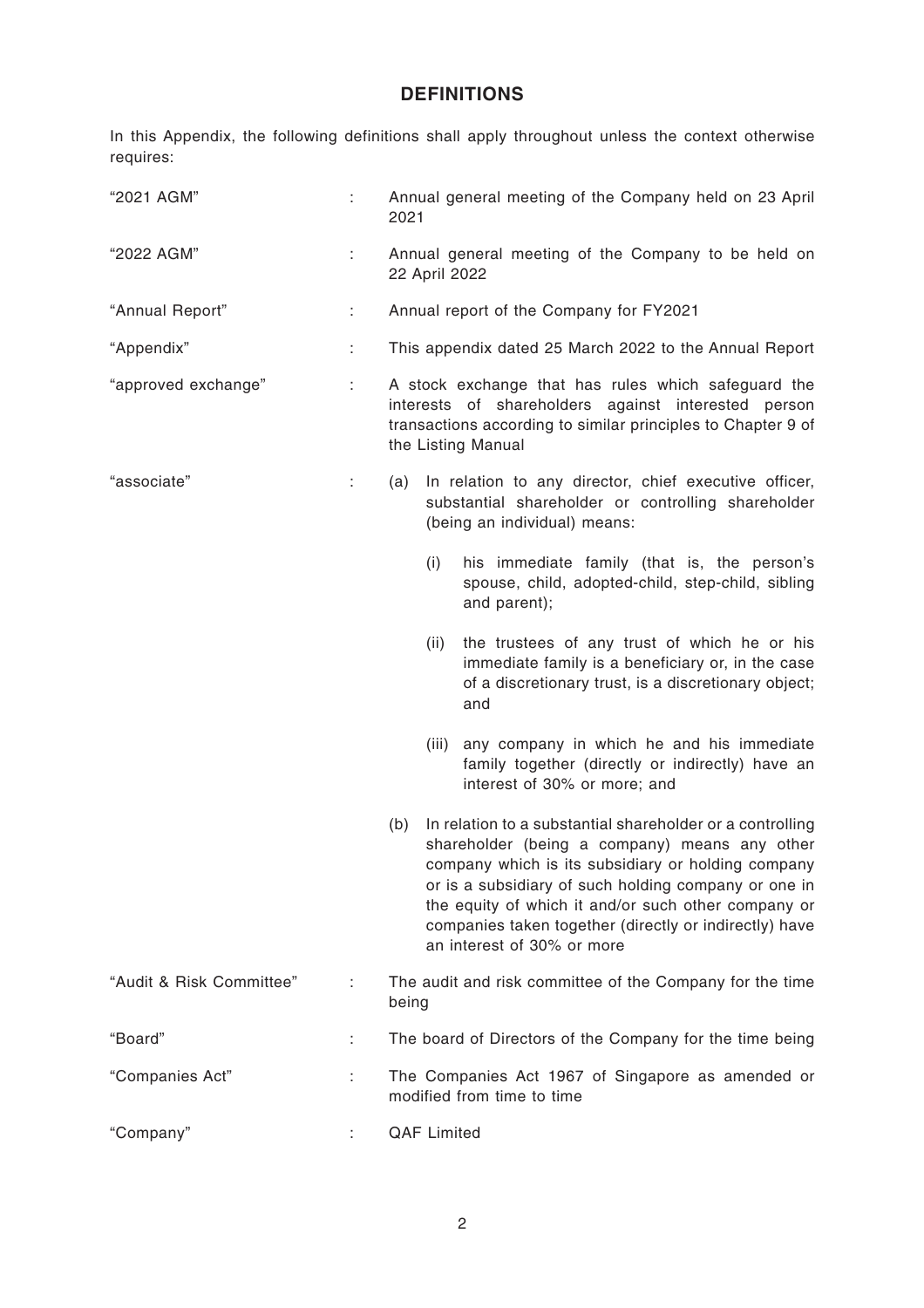| "Controlling Shareholder"                                              | ÷  | A person who:                                                                                                                                                                                                                                                                                                                                                                                                                                                                                                                                      |  |  |  |
|------------------------------------------------------------------------|----|----------------------------------------------------------------------------------------------------------------------------------------------------------------------------------------------------------------------------------------------------------------------------------------------------------------------------------------------------------------------------------------------------------------------------------------------------------------------------------------------------------------------------------------------------|--|--|--|
|                                                                        |    | holds directly or indirectly 15% or more of the total<br>(a)<br>voting rights in the Company. The SGX-ST may<br>determine that a person who satisfies this paragraph<br>is not a controlling shareholder; or                                                                                                                                                                                                                                                                                                                                       |  |  |  |
|                                                                        |    | (b)<br>in fact exercises control over the Company                                                                                                                                                                                                                                                                                                                                                                                                                                                                                                  |  |  |  |
| "Directors"                                                            | ÷  | The directors of the Company for the time being                                                                                                                                                                                                                                                                                                                                                                                                                                                                                                    |  |  |  |
| "entity at risk"                                                       | ÷  | The listed company;<br>(a)                                                                                                                                                                                                                                                                                                                                                                                                                                                                                                                         |  |  |  |
|                                                                        |    | A subsidiary of the listed company that is not listed on<br>(b)<br>the SGX-ST or an approved exchange; or                                                                                                                                                                                                                                                                                                                                                                                                                                          |  |  |  |
|                                                                        |    | An associated company of the listed company that is<br>(c)<br>not listed on the SGX-ST or an approved exchange,<br>provided that the listed group, or the listed group and<br>its interested person(s), has control over the<br>associated company                                                                                                                                                                                                                                                                                                 |  |  |  |
| "FY"                                                                   | t. | Financial year ended or ending 31 December                                                                                                                                                                                                                                                                                                                                                                                                                                                                                                         |  |  |  |
| "Group"                                                                |    | The Company and its subsidiaries                                                                                                                                                                                                                                                                                                                                                                                                                                                                                                                   |  |  |  |
| "immediate family"                                                     | ÷. | In relation to a person, means the person's spouse, child,<br>adopted child, step-child, sibling and parent                                                                                                                                                                                                                                                                                                                                                                                                                                        |  |  |  |
| "Interested Persons"                                                   | ÷. | Has the meaning ascribed to it in Section 2.3 of this<br>Appendix                                                                                                                                                                                                                                                                                                                                                                                                                                                                                  |  |  |  |
| "IPT" or "Interested Person<br>Transactions"                           | ÷  | Transactions between an entity at risk within the meaning<br>of Chapter 9 of the Listing Manual and any of the Interested<br>Persons which fall within the scope of the IPT Mandate                                                                                                                                                                                                                                                                                                                                                                |  |  |  |
| "IPT Mandate" or<br>"Interested Person<br><b>Transactions Mandate"</b> |    | The general mandate pursuant to Chapter 9 of the Listing<br>Manual for the Company and its subsidiaries and<br>associated companies which are considered to be "entities"<br>at risk" under Chapter 9 of the Listing Manual, or any of<br>them, to enter into any of the transactions falling within the<br>types of interested person transactions as set out in this<br>Appendix, provided that such transactions are made on<br>normal commercial terms and in accordance with the<br>review procedures for such interested person transactions |  |  |  |
| "Latest Practicable Date"                                              | ÷  | 15 March 2022, being the latest practicable date prior to<br>the printing of this Appendix                                                                                                                                                                                                                                                                                                                                                                                                                                                         |  |  |  |
| "Listing Manual"                                                       |    | The listing manual of the SGX-ST, as amended or modified<br>from time to time                                                                                                                                                                                                                                                                                                                                                                                                                                                                      |  |  |  |
| "Notice of Annual General<br>Meeting"                                  |    | The Notice of Annual General Meeting of the Company<br>dated 25 March 2022 convening the 2022 AGM                                                                                                                                                                                                                                                                                                                                                                                                                                                  |  |  |  |
| "NTA"                                                                  |    | Net tangible assets                                                                                                                                                                                                                                                                                                                                                                                                                                                                                                                                |  |  |  |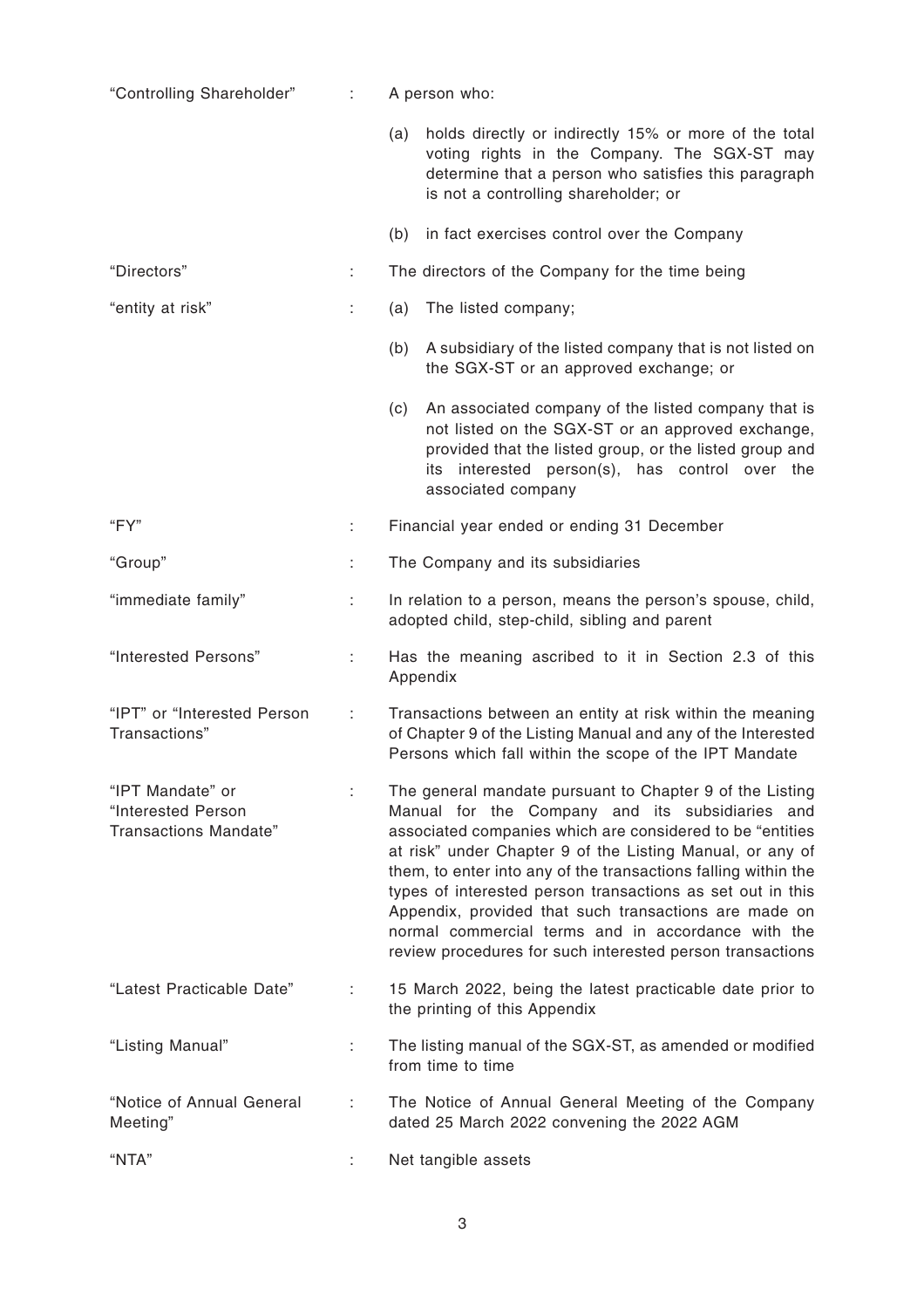| "Salim Group"             | ÷. | Mr Anthoni Salim and the group of companies controlled by<br>him or, if the context requires, Mr Anthoni Salim                                                                                                                     |  |  |
|---------------------------|----|------------------------------------------------------------------------------------------------------------------------------------------------------------------------------------------------------------------------------------|--|--|
| "SGX-ST"                  | ÷  | Singapore Exchange Securities Trading Limited                                                                                                                                                                                      |  |  |
| "Shareholders"            | ÷  | Means:                                                                                                                                                                                                                             |  |  |
|                           |    | (a) where the Depository is named in the register of<br>members of the Company as the holder of shares, a<br>Depositor in respect of the number of shares standing<br>to the credit of his name in the Depository Register;<br>and |  |  |
|                           |    | in any other case, a person whose name appears on<br>(b)<br>the register of members maintained by the Company<br>pursuant to Section 190 of the Companies Act and/or<br>any other applicable law                                   |  |  |
| "Shares"                  | ÷  | Ordinary shares in the capital of the Company                                                                                                                                                                                      |  |  |
| "Substantial Shareholder" | ÷  | A person who has an interest in one or more voting shares<br>in a company and the total votes attached to such share(s)<br>is not less than 5% of the total votes attached to all the<br>voting shares in the company              |  |  |
| "S\$" or "\$" and "cents" |    | Singapore dollars and cents, respectively                                                                                                                                                                                          |  |  |
| "%" or "per cent"         |    | Percentage or per centum                                                                                                                                                                                                           |  |  |

The terms "Depositor", "Depository" and "Depository Register" shall have the meanings ascribed to them respectively in Section 81SF of the Securities and Futures Act 2001 of Singapore.

Words importing the singular shall, where applicable, include the plural and vice versa and words importing the masculine gender shall, where applicable, include the feminine and neuter genders and vice versa. References to persons shall include corporations.

Any reference in this Appendix to any statute or enactment is a reference to that statute or enactment for the time being amended or re-enacted. Any word defined under the Companies Act, the Listing Manual or any modification thereof and used in this Appendix shall have the meaning assigned to it under the Companies Act, the Listing Manual or any modification thereof, as the case may be, unless otherwise provided.

Any reference to a time of day and date in this Appendix is a reference to Singapore time and date, respectively, unless otherwise stated. Any reference to currency set out in this Appendix is a reference to S\$ unless otherwise stated.

Any discrepancies in figures included in this Appendix between the amounts shown and the totals thereof are due to rounding. Accordingly, figures shown as totals in this Appendix may not be an arithmetic aggregation of the figures that precede them.

Rajah & Tann Singapore LLP has been appointed as the Singapore legal adviser to the Company in relation to the proposed renewal of the IPT Mandate.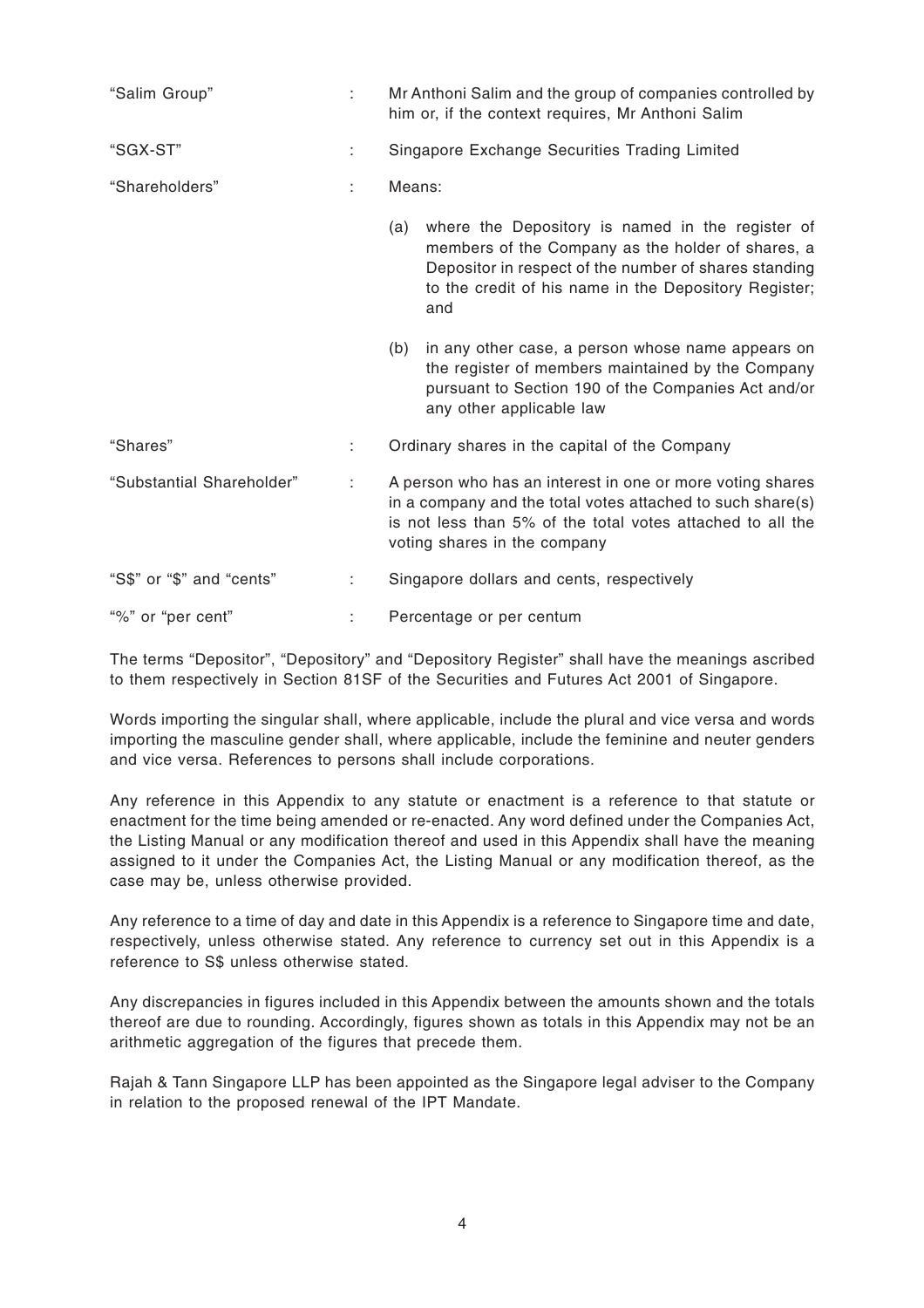## **QAF LIMITED**

(Incorporated in the Republic of Singapore) (Company Registration No. 195800035D)

### **Board of Directors**

Andree Halim (Chairman, Non-Independent, Non-Executive Director) Lin Kejian (Joint Group Managing Director, Executive Director) Goh Kian Hwee (Joint Group Managing Director, Executive Director) Ong Wui Leng (Group Finance Director, Executive Director) Choo Kok Kiong (Non-Independent, Non-Executive Director) Dawn Pamela Lum (Independent, Non-Executive Director) Triono J. Dawis (Independent, Non-Executive Director) Lee Kwong Foo Edward (Independent, Non-Executive Director) Norman Ip (Independent, Non-Executive Director) Chee Teck Kwong Patrick (Independent, Non-Executive Director) Rachel Liem Yuan Fang (Alternate Director to Andree Halim)

#### **Registered Office**

150 South Bridge Road #09-03 Fook Hai Building Singapore 058727

#### **25 March 2022**

To: The Shareholders of **QAF Limited**

Dear Shareholders

#### **1. INTRODUCTION**

The purpose of this Appendix is to provide Shareholders with information relating to the proposed renewal of the IPT Mandate, which is referred to in Ordinary Resolution 11 set out in the notice convening the 2022 AGM to be held on 22 April 2022.

The SGX-ST assumes no responsibility for the correctness of any of the statements made, reports contained or opinions expressed in this Appendix.

#### **2. THE PROPOSED RENEWAL OF THE IPT MANDATE**

#### **2.1 Existing IPT Mandate**

At the 2021 AGM, the Shareholders had approved the renewal of the IPT Mandate to authorise the entry by the Company and its entities at risk (as defined in Rule 904(2) of the Listing Manual) into any of the transactions falling within certain types of interested person transactions as set out in the IPT Mandate. Particulars of the IPT Mandate were set out in the appendix circulated to Shareholders together with the annual report of the Company for FY2020.

The IPT Mandate was expressed to take effect until the conclusion of the then next AGM of the Company, namely, the 2022 AGM which is scheduled to be held on 22 April 2022. Accordingly, Shareholders' approval is being sought for the renewal of the IPT Mandate at the 2022 AGM.

## **2.2 Chapter 9 of the Listing Manual**

Chapter 9 of the Listing Manual governs transactions by a listed company, as well as transactions by its subsidiaries and associated companies that are considered to be entities at risk, with the listed company's interested persons. The purpose is to guard against the risk that interested persons could influence the listed company, its subsidiaries or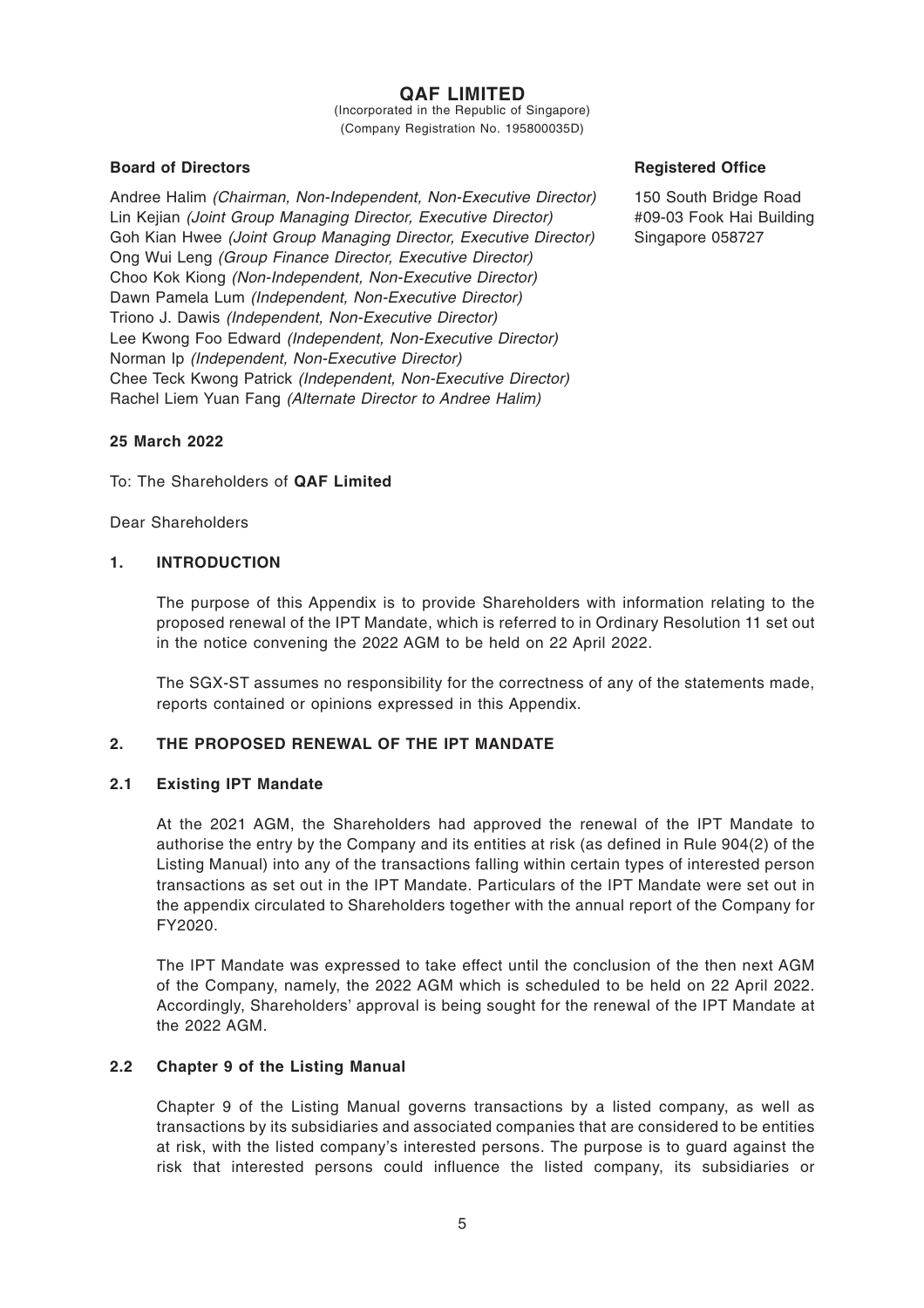associated companies to enter into transactions with interested persons that may adversely affect the interests of the listed company or its shareholders.

Under Chapter 9 of the Listing Manual, where a listed company or any of its subsidiaries or any of its associated companies which are controlled by the listed group and its interested person(s) (other than a subsidiary or associated company that is listed on the SGX-ST or an approved exchange) proposes to enter into transactions with the listed company's interested persons, the listed company is required to make an immediate announcement, or to make an immediate announcement and seek its shareholders' approval if the value of the transaction is equal to or exceeds certain financial thresholds. In particular:

- (a) where the value of such transaction is equal to or exceeds 3% of the latest audited consolidated NTA of the listed company and its subsidiaries and is less than 5% of the latest audited consolidated NTA of the listed company and its subsidiaries, an immediate announcement is required;
- (b) where the value of such transaction is equal to or exceeds 5% of the latest audited consolidated NTA of the listed company and its subsidiaries, an immediate announcement and shareholders' approval is required;
- (c) if the aggregate value of all transactions entered into with the same interested person during the same financial year amounts to 3% or more of the latest audited consolidated NTA of the listed company and its subsidiaries, the listed company must make an immediate announcement of the latest transaction and all future transactions entered into with that same interested person during that financial year; and
- (d) if the aggregate value of all transactions entered into with the same interested person during the same financial year amounts to 5% or more of the latest audited consolidated NTA of the listed company and its subsidiaries, an immediate announcement must be made and shareholders' approval must be obtained in respect of the latest and all future transactions entered into with that interested person during that financial year.

In the event the latest audited consolidated NTA of the listed company and its subsidiaries is negative, the listed company is required to consult the SGX-ST on the appropriate benchmark to calculate the relevant thresholds, which may be based on its market capitalisation.

Based on the provisions of the Listing Manual, the rules as to making announcements and seeking shareholders' approval referred to above do not apply to transactions below S\$100,000. However, while transactions below S\$100,000 are not normally aggregated under the relevant provisions of the Listing Manual, the SGX-ST may aggregate any such transaction entered into during the same financial year and treat them as if they were one transaction.

For Shareholders' information, the audited consolidated NTA of the Group as at 31 December 2021 amounted to approximately S\$530.39 million. 3% and 5% of such audited consolidated NTA of the Group amounts to approximately S\$15.91 million and S\$26.52 million, respectively.

Chapter 9 of the Listing Manual permits a listed company, however, to seek a general mandate from its shareholders for recurrent transactions of a revenue or trading nature or those necessary for its day-to-day operations such as the purchase and sale of supplies and materials (but not in respect of the purchase or sale of assets, undertakings or businesses) that may be carried out with the listed company's interested persons.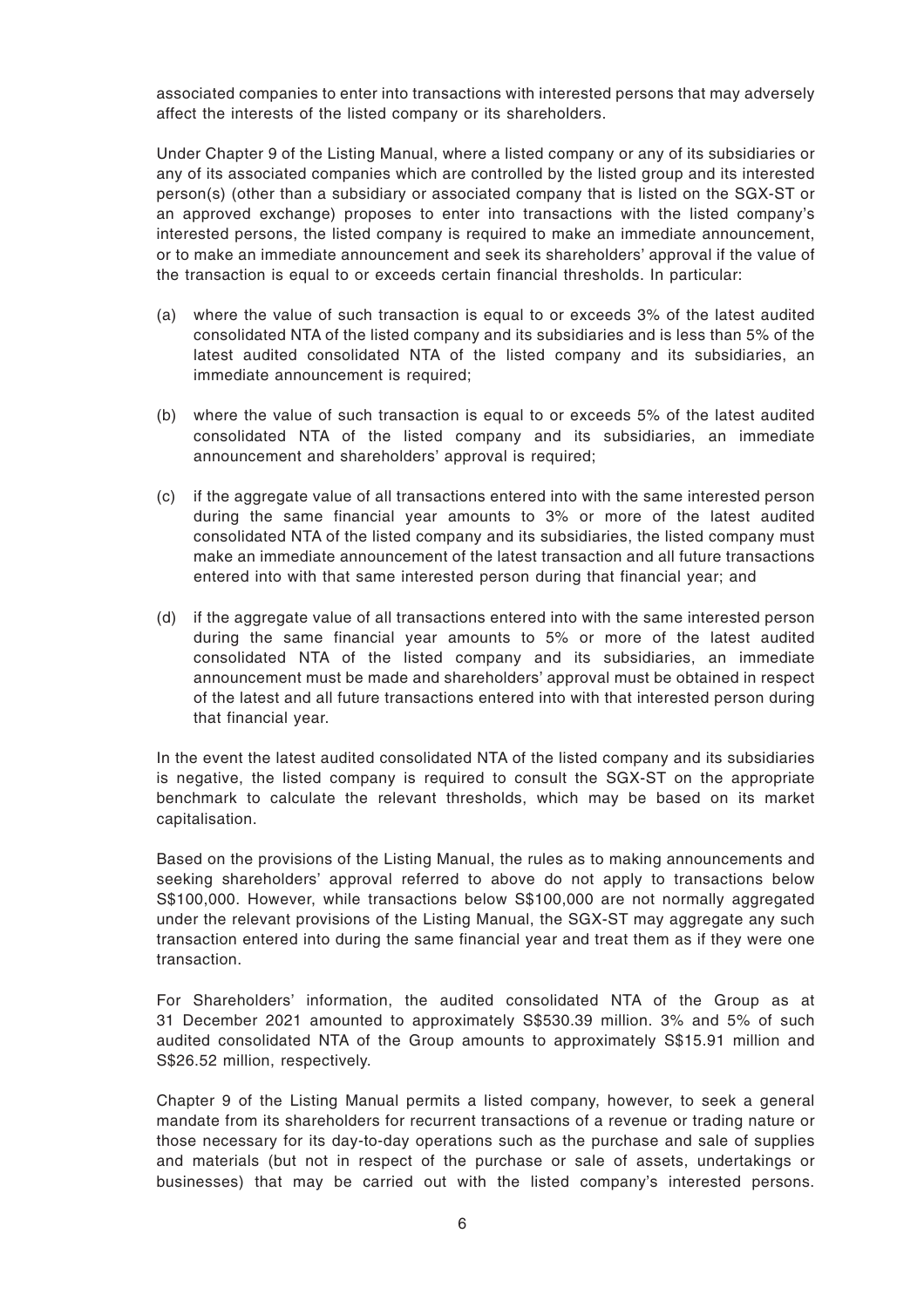Transactions conducted under a general mandate are not subject to the rules on making announcements and seeking shareholders' approval referred to above.

Under the Listing Manual:

- (i) an "entity at risk" means:
	- (a) the listed company;
	- (b) a subsidiary of the listed company that is not listed on the SGX-ST or an approved exchange; or
	- (c) an associated company of the listed company that is not listed on the SGX-ST or an approved exchange, provided that the listed group, or the listed group and its interested person(s), has control over the associated company;
- (ii) an "interested person" means a director, chief executive officer or controlling shareholder of the listed company or an associate of any such director, chief executive officer or controlling shareholder. The SGX-ST may deem any person or entity to be an interested person if the person or entity has entered into, or proposes to enter into, (a) a transaction with an entity at risk, and (b) an agreement or arrangement with an interested person in connection with that transaction;
- (iii) an "associate":
	- (1) in relation to any director, chief executive officer, substantial shareholder or controlling shareholder (being an individual) means:
		- (aa) his immediate family (that is, the person's spouse, child, adopted-child, step-child, sibling and parent);
		- (bb) the trustees of any trust of which he or his immediate family is a beneficiary or, in the case of a discretionary trust, is a discretionary object; and
		- (cc) any company in which he and his immediate family together (directly or indirectly) have an interest of 30% or more; and
	- (2) in relation to a substantial shareholder or a controlling shareholder (being a company) means any other company which is its subsidiary or holding company or is a subsidiary of such holding company or one in the equity of which it and/or such other company or companies taken together (directly or indirectly) have an interest of 30% or more;
- (iv) an "approved exchange" means a stock exchange that has rules which safeguard the interests of shareholders against interested person transactions according to similar principles to Chapter 9 of the Listing Manual;
- (v) an "interested person transaction" means a transaction between an entity at risk and an interested person; and
- (vi) a "transaction" includes:
	- (1) the provision or receipt of financial assistance;
	- (2) the acquisition, disposal or leasing of assets;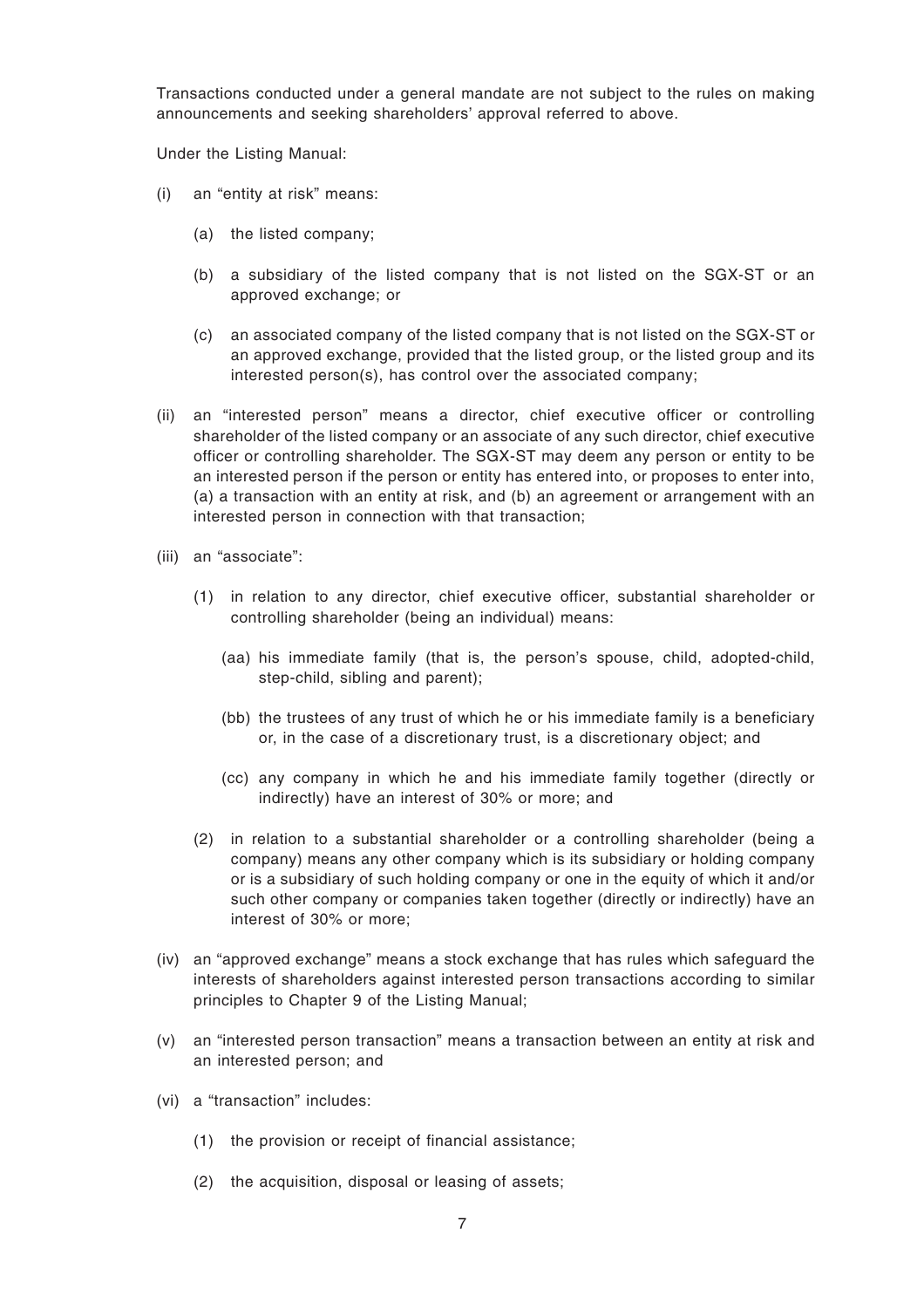- (3) the provision or receipt of goods or services;
- (4) the issuance or subscription of securities;
- (5) the granting of or being granted options; and
- (6) the establishment of joint ventures or joint investments,

whether or not in the ordinary course of business, and whether or not entered into directly or indirectly (for example, through one or more interposed entities).

#### **2.3 Background**

The Group is principally engaged in the businesses of bakery and distribution and warehousing. For its bakery business, the Group, including its joint venture(s), manufactures and distributes bread and bakery products in Singapore, Malaysia, the Philippines and Australia. For its distribution and warehousing business, the Group undertakes wholesale distribution of a range of third-party and proprietary-branded processed food and beverage products, and provides logistics operations including distribution and warehousing.

As at the Latest Practicable Date, Mr Andree Halim, Chairman of the Board, has a shareholding interest of approximately 68.60% in the Company and is a Controlling Shareholder of the Company. Mr Lin Kejian, Joint Group Managing Director of the Company, is the son of Mr Andree Halim and is also a Controlling Shareholder of the Company with a shareholding interest of approximately 48.22% in the Company as at the Latest Practicable Date.

The Group may from time to time enter into transactions with Mr Andree Halim, Mr Lin Kejian and/or their respective associates ("**Interested Persons**") in the ordinary course of business. Such transactions include the purchase of products and raw materials from, as well as the sale of products to, certain parties which are Interested Persons.

The transactions entered into in FY2021 with Interested Persons pursuant to the IPT Mandate are set out on pages 108 to 109 of the Annual Report in the section entitled "Interested Person Transactions for FY2021". Please refer to the aforesaid section for more information. For example, the Group sold unsold and returned bread to the Salim Group<sup>1</sup>. The Salim Group is an Interested Person as Mr Anthoni Salim is the brother of Mr Andree Halim. The aggregate value of the unsold and returned bread sales amounted to approximately S\$1.05 million, which represented less than 3% of the then latest audited consolidated NTA of the Group. In FY2021, the Group also purchased from the Salim Group instant noodles for which the aggregate value was approximately S\$372,000, representing less than 3% of such audited consolidated NTA of the Group. In addition, the Group purchased from the Salim Group raw materials such as flour, the aggregate value of which amounted to approximately S\$16.78 million, being more than 3% (that is, approximately 3.3%) of the then latest audited consolidated NTA of the Group. As such, pursuant to the

<sup>1</sup> Based on public information, the Salim Group is an Indonesian conglomerate with interests in various businesses, including interests in First Pacific Company Limited ("**First Pacific**"), an investment management and holding company with principal business interests relating to telecommunications, consumer food products, infrastructure and natural resources, which is listed on the Hong Kong Stock Exchange; PT Indofood Sukses Makmur Tbk ("**PT ISM**"), which is in food manufacturing including production and processing of raw materials and listed on the Indonesia Stock Exchange; Indofood Agri Resources Ltd. ("**IndoAgri**"), a diversified and vertically integrated agribusiness group which is listed on the SGX-ST and Gallant Venture Ltd., an Indonesia-focused group with core businesses in property development, industrial parks, utilities and resort operations which is listed on the SGX-ST. PT ISM and IndoAgri are subsidiaries of First Pacific.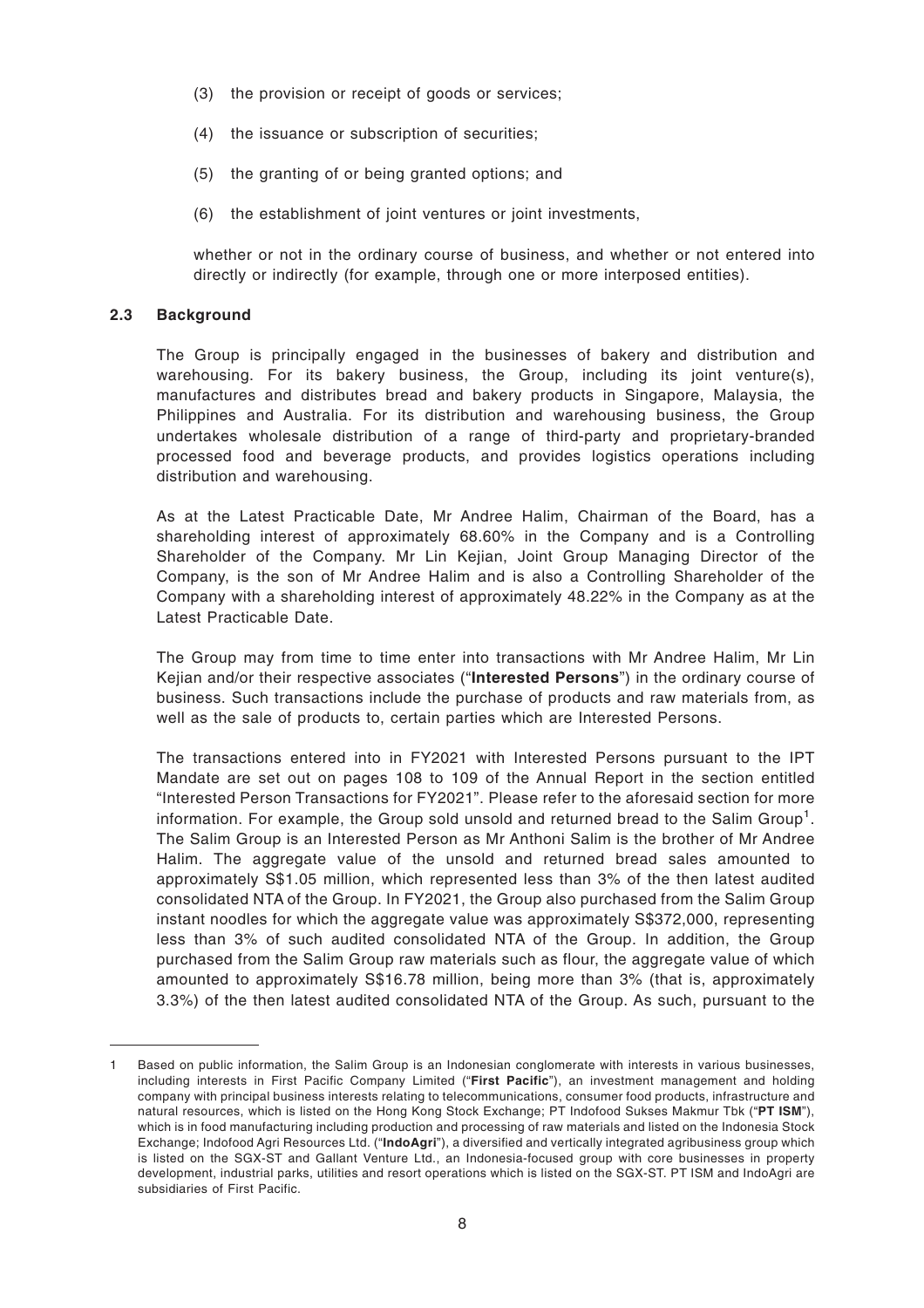IPT Mandate, approval from the Audit & Risk Committee was obtained for purchase of flour from the Salim Group that resulted in the said 3% threshold being exceeded, as well as for subsequent flour purchases from the Salim Group for the remainder of FY2021.

### **2.4 Rationale for and Benefits of the Renewal of the IPT Mandate**

The Group envisages that the Interested Person Transactions will occur with some degree of frequency and could arise at any time and from time to time. Such transactions are recurring transactions and are part of the day-to-day operations of the Group.

The renewal of the IPT Mandate, if approved by the Shareholders, will enable the Group, in the ordinary course of business, to undertake such transactions in a more expeditious manner. It will also enhance the Group's ability to pursue business opportunities which may be time-sensitive and frequent in nature and will allow the Group to conduct its business efficiently by eliminating the need to convene separate general meetings from time to time to seek Shareholders' approval as and when potential Interested Person Transactions arise. The IPT Mandate will reduce the expenses involved with the convening of general meetings on an ad hoc basis and allow manpower resources and time to be channeled towards attaining other corporate objectives.

## **2.5 Classes of Interested Persons**

The IPT Mandate will apply to the Interested Persons in relation to the types of transactions set out in Section 2.6 below. The associates of the Interested Persons who will have dealings under the IPT Mandate include the Salim Group, such as KMP Food Industries Pte Ltd, which is controlled by Mr Anthoni Salim, who is Mr Andree Halim's brother.

## **2.6 Types of Transactions under the IPT Mandate**

The types of transactions contemplated under the IPT Mandate are as follows:

- (a) the purchase of products and raw materials; and
- (b) the sale of products.

The types of products and/or raw materials covered under the IPT Mandate will be those which are transacted by the Group in its ordinary course of business with the Interested Persons in connection with the latter's ordinary course of business. Such transactions include for example, the sale by the Group of unsold and returned bread to the Salim Group as animal feed, and the purchase of flour and wheat-related raw materials, such as wheat bran and wheat germ, and finished products such as instant noodles from the Salim Group.

#### **2.7 Review Procedures under the IPT Mandate**

The Group maintains a register of Interested Person Transactions and the following review procedures are implemented by the Company:

#### **2.7.1 Review Procedures**

(a) When purchasing products and/or raw materials from an Interested Person, quotations from at least two (2) other unrelated third party vendors for similar quantities and/or quality will be obtained (whenever possible or available) for comparison to ascertain whether the price and terms offered by the Interested Person are fair and reasonable and competitive compared to those offered by such other unrelated third party vendors. In determining whether the price and terms offered by the Interested Person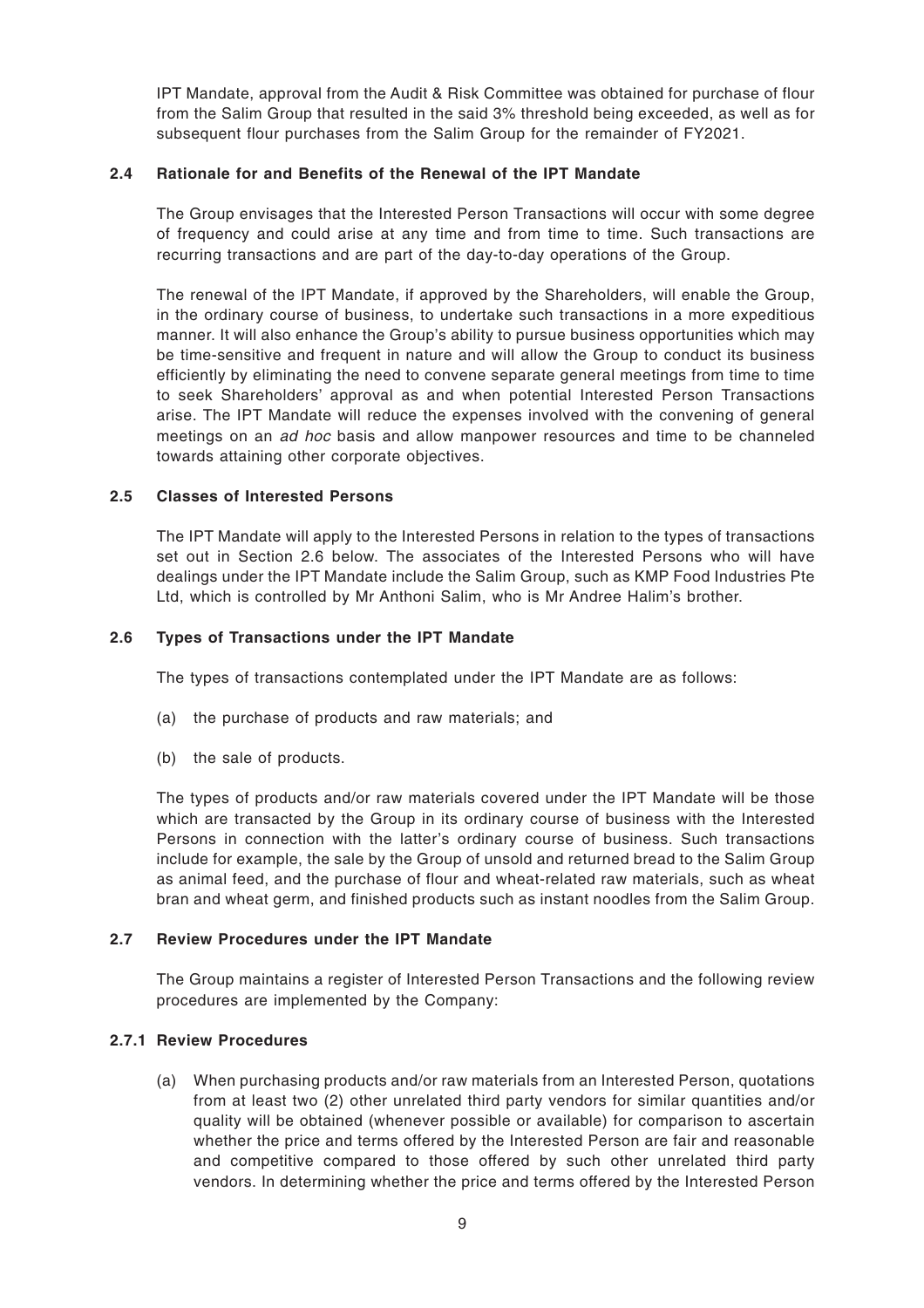are fair and reasonable, pertinent factors, including but not limited to quality, track record, specification compliance, delivery time, experience and expertise, and where applicable, terms offered to third parties, preferential rates, discounts or rebates accorded for bulk purchases, may also be taken into consideration.

In the event that such competitive quotations cannot be obtained (for instance, if there are no unrelated third party vendors providing or selling a similar type of product or raw material or if the unrelated third party vendor(s) is not able to meet the Group's specifications or in cases of urgency), an Executive Director (other than an Interested Person) or the Audit & Risk Committee (as the case may be depending on the approval threshold as set out in Section 2.7.2 below) will determine whether the price and terms offered by the Interested Person are fair and reasonable. In determining the transaction price payable to the Interested Person for such products and/or raw materials, pertinent factors, including but not limited to quality, track record, specification compliance, delivery time, experience and expertise, reliability and/or efficiency of the seller, strategic considerations, and where applicable, terms offered to third parties, preferential rates, discounts or rebates accorded for bulk purchases, may also be taken into consideration.

(b) When selling products to an Interested Person, the pricing or fees for the products are to be carried out at the prevailing market rates or prices of the products, on terms no more favourable to the Interested Person than the usual commercial terms extended to unrelated third parties (including, where applicable, preferential rates, discounts and/or rebates accorded to corporate customers or for bulk purchases) or otherwise in accordance with applicable industry norms.

In the event that prevailing market rates or prices are not available (for instance due to the nature of the product to be sold or if there are no other customers for similar products or if the unrelated third party customer(s) is not able to meet the Group's specifications or in cases of urgency), the transaction prices will, where applicable, (i) be in accordance with the Group's usual business practices and pricing policies, consistent with the usual margin of the Group for the same or substantially similar type(s) of transaction with unrelated third parties, or (ii) in certain cases (for example, waste disposal or technical expertise) be determined by reference to factors including but not limited to track record, specification compliance, quantity, volume, duration of contract, strategic considerations, reliability and/or efficiency of the purchaser, extent of cost recovery, industry norms and where applicable, preferential rates, discounts or rebates accorded for bulk purchases, may also be taken into consideration.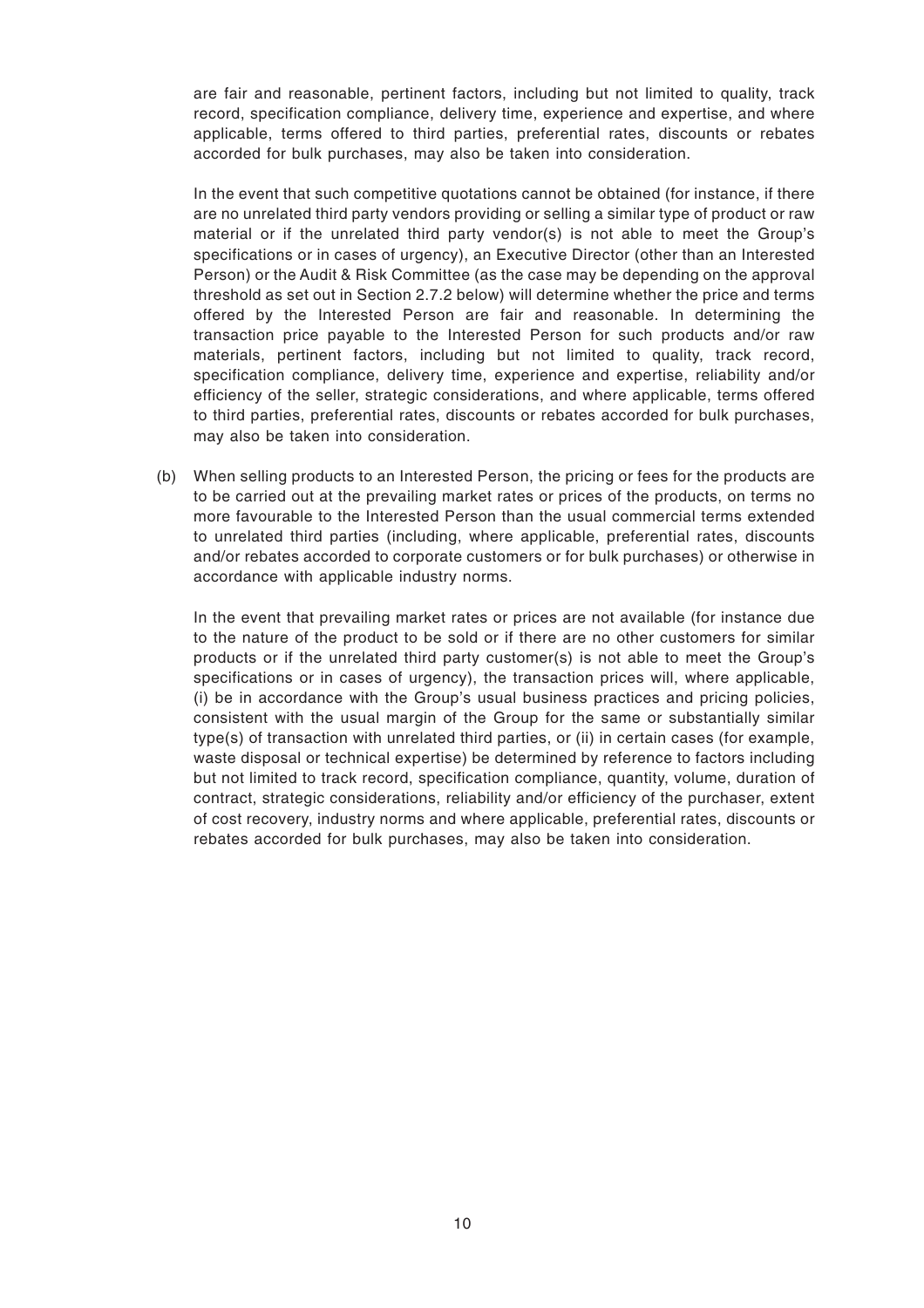## **2.7.2 Approval Thresholds**

The following approval thresholds shall be adopted in respect of the Interested Person Transactions:

|    | Value of Interested Person<br>Transaction(s)                                                                                                                                                                                                                                                                                                                                                                                                                                                                                                                                                                                                                                                                         | <b>Approving Authorities</b><br>(each having no interest, direct or<br>indirect, in the Interested Person<br>Transaction)                                                                                                                                                                                                                                                                                                                                                                                                           |  |  |
|----|----------------------------------------------------------------------------------------------------------------------------------------------------------------------------------------------------------------------------------------------------------------------------------------------------------------------------------------------------------------------------------------------------------------------------------------------------------------------------------------------------------------------------------------------------------------------------------------------------------------------------------------------------------------------------------------------------------------------|-------------------------------------------------------------------------------------------------------------------------------------------------------------------------------------------------------------------------------------------------------------------------------------------------------------------------------------------------------------------------------------------------------------------------------------------------------------------------------------------------------------------------------------|--|--|
| 1. | An Interested Person Transaction the<br>value of which is equal to or exceeds<br>$S$100,000$ , <sup>(1)</sup> but less than 3% of the<br>latest audited consolidated NTA of the<br>Group from time to time <sup>(2)</sup>                                                                                                                                                                                                                                                                                                                                                                                                                                                                                            | Executive Director or such<br>senior<br>executive of the Group as may be<br>designated by the Audit<br>&<br>Risk<br>Committee from time to time<br>If an Executive Director or relevant<br>senior executive of the Group is himself<br>interested in an Interested<br>Person<br>Transaction,<br>the Interested<br>Person<br>Transaction will<br>be reviewed<br>and<br>approved by another Executive Director<br>or senior executive (each having no<br>interest, direct or indirect,<br>in<br>the<br>Interested Person Transaction) |  |  |
| 2. | Where the value of an Interested<br>(i)<br>Person<br>Transaction,<br>when<br>aggregated with the value of all<br>Interested<br>previous<br>Person<br>Transactions of the same kind in<br>the same financial year, is equal to<br>or exceeds 3% of the latest audited<br>consolidated NTA of the Group<br>$time^{(2)}$ ,<br>time<br>to<br>such<br>from<br>Interested Person Transaction and<br>all<br>future Interested<br>Person<br>Transactions of the same kind<br>during<br>the<br>financial<br>year<br>in<br>question,<br>Provided<br>That<br>anv<br>Interested<br>Person<br>Transaction<br>below S\$100,000 in value does not<br>require approval and shall be<br>disregarded<br>for<br>aggregation<br>purposes | Audit & Risk Committee                                                                                                                                                                                                                                                                                                                                                                                                                                                                                                              |  |  |
|    | An Interested Person Transaction<br>(ii)<br>the value of which is equal to or<br>exceeds 3% of the latest audited<br>consolidated NTA of the Group<br>from time to time <sup>(2)</sup>                                                                                                                                                                                                                                                                                                                                                                                                                                                                                                                               | Audit & Risk Committee                                                                                                                                                                                                                                                                                                                                                                                                                                                                                                              |  |  |

#### **Notes:**

(1) Based on the existing provisions of the Listing Manual.

(2) Based on the audited consolidated financial statements of the Group for FY2021, 3% of the latest audited consolidated NTA of the Group would be approximately S\$15.91 million.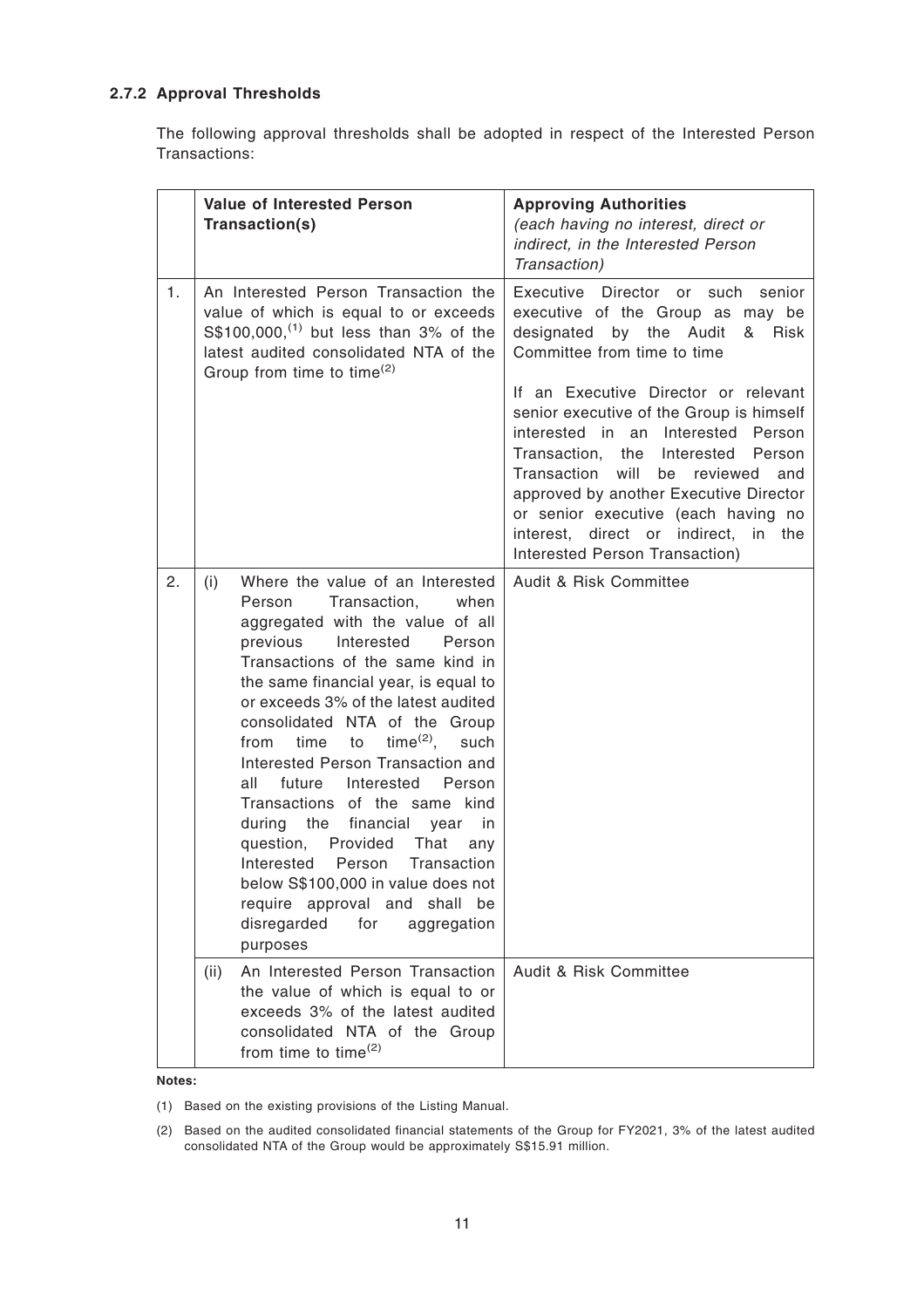The approving authorities may request for additional information pertaining to the transaction under review as they deem fit.

### **2.7.3 Interested Audit & Risk Committee Member to Abstain**

In the event that a member of the Audit & Risk Committee (where applicable) is interested (directly or indirectly) in any Interested Person Transaction, he or she will abstain from reviewing that particular transaction. Approval of that transaction will accordingly be undertaken by the remaining members of the Audit & Risk Committee.

### **2.7.4 Periodic Review by Audit & Risk Committee**

The Audit & Risk Committee will review all Interested Person Transactions (including transactions with Interested Persons the values of which are below S\$100,000) on a quarterly basis to ascertain whether the established review procedures for the Interested Person Transactions have been complied with and the relevant approvals have been obtained.

The Audit & Risk Committee will also review the established review procedures of the Interested Person Transactions and determine if such review procedures continue to be adequate in ensuring that the Interested Person Transactions are conducted on normal commercial terms and are not prejudicial to the interests of the Company and its minority Shareholders. If the Audit & Risk Committee is of the view that the review procedures have become inappropriate or insufficient to meet such objectives, the Company will seek a fresh mandate from its Shareholders based on new review procedures for the Interested Person Transactions.

#### **2.8 Excluded Transactions**

The IPT Mandate will not cover any transaction with an Interested Person that is below S\$100,000 in value, as the provisions of Chapter 9 of the Listing Manual provide that any such transaction is to be disregarded although the SGX-ST may aggregate any such transaction entered into during the same financial year and treat them as if they were one transaction.

Transactions between the Group and the Interested Persons which do not fall within the ambit of the IPT Mandate shall be subject to the relevant provisions of Chapter 9 of the Listing Manual, or other applicable provisions of the Listing Manual, if any.

#### **2.9 Validity Period of the Renewed IPT Mandate**

If approved by Shareholders at the 2022 AGM, the renewed IPT Mandate will take effect from the passing of the ordinary resolution relating thereto at the 2022 AGM (Resolution 11 in the Notice of AGM), and will (unless revoked or varied by the Company in general meeting) continue in force until the conclusion of the next annual general meeting of the Company or the date by which the next annual general meeting of the Company is required by law to be held, whichever is earlier.

Approval from Shareholders will be sought for the renewal of the IPT Mandate at the 2022 AGM and at each subsequent annual general meeting of the Company, subject to satisfactory review by the Audit & Risk Committee of its continued application to transactions with the Interested Persons.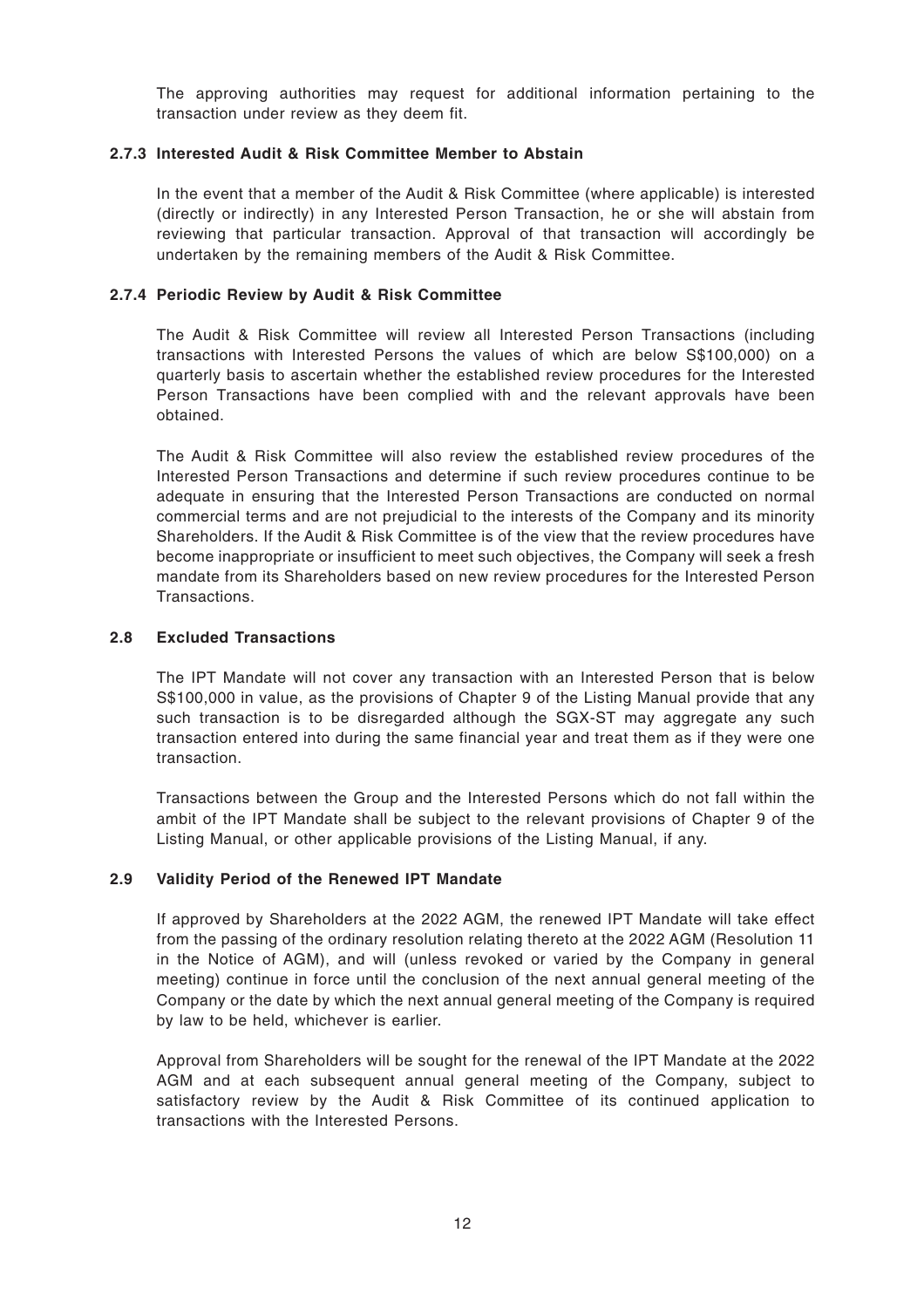#### **2.10 Disclosure**

Disclosure will be made in the Company's Annual Report of the aggregate value of the transactions conducted with Interested Persons pursuant to the IPT Mandate during the relevant financial year, and in the annual reports for the subsequent financial years that the IPT Mandate continues in force, in accordance with the requirements and form set out in Chapter 9 of the Listing Manual.

#### **2.11 Directors' and Substantial Shareholders' Interests**

As at the Latest Practicable Date, the direct and deemed interests of the Directors and Substantial Shareholders in the Shares of the Company, based on information recorded in the register of Director's shareholdings and the register of Substantial Shareholders maintained by the Company and/or information received by the Company from Director(s), are as follows:

|                                                        |               | <b>Direct Interests</b>             | <b>Deemed Interests</b> |                                     |  |
|--------------------------------------------------------|---------------|-------------------------------------|-------------------------|-------------------------------------|--|
|                                                        | No. of Shares | Percentage of<br>Shareholding $(1)$ | No. of Shares           | Percentage of<br>Shareholding $(1)$ |  |
| <b>Directors</b>                                       |               |                                     |                         |                                     |  |
| Andree Halim                                           |               |                                     | 394,629,813(2)          | 68.60%                              |  |
| Lin Kejian                                             | 47,600        | 0.01%                               | 277,369,871(3)          | 48.22%                              |  |
| <b>Goh Kian Hwee</b>                                   |               |                                     |                         |                                     |  |
| Ong Wui Leng                                           |               |                                     |                         |                                     |  |
| Choo Kok Kiong                                         |               |                                     |                         |                                     |  |
| Dawn Pamela Lum                                        |               |                                     |                         |                                     |  |
| Triono J. Dawis                                        |               |                                     |                         |                                     |  |
| Lee Kwong Foo Edward                                   |               |                                     |                         |                                     |  |
| Norman Ip                                              |               |                                     |                         |                                     |  |
| Chee Teck Kwong Patrick                                |               |                                     |                         |                                     |  |
| Rachel Liem Yuan Fang                                  | 432,900       | 0.08%                               |                         |                                     |  |
| <b>Substantial Shareholders (other than Directors)</b> |               |                                     |                         |                                     |  |
| <b>Tian Wan Enterprises</b><br>Company Limited         | 128,480,224   | 22.33%                              |                         |                                     |  |
| <b>Tian Wan Equities</b><br><b>Company Limited</b>     | 145,337,565   | 25.26%                              |                         |                                     |  |
| Tian Wan Holdings Group<br>Limited                     | 41,044,656    | 7.13%                               | 79,767,368(4)           | 13.87%                              |  |
| Tian Wan Capital Limited                               | 58,594,391    | 10.19%                              |                         |                                     |  |

#### **Notes:**

- (1) Based on 575,268,440 Shares as at the Latest Practicable Date.
- (2) Mr Andree Halim is deemed to have an interest in the Shares owned by Tian Wan Enterprises Company Limited, Tian Wan Equities Company Limited, Tian Wan Holdings Group Limited, Tian Wan Capital Limited and J&H International Limited.
- (3) Mr Lin Kejian is deemed to have an interest in the Shares owned by Tian Wan Enterprises Company Limited, Tian Wan Equities Company Limited and ISI Investments Company Limited.
- (4) Tian Wan Holdings Group Limited is deemed to have an interest in the Shares owned by Tian Wan Capital Limited and J&H International Limited.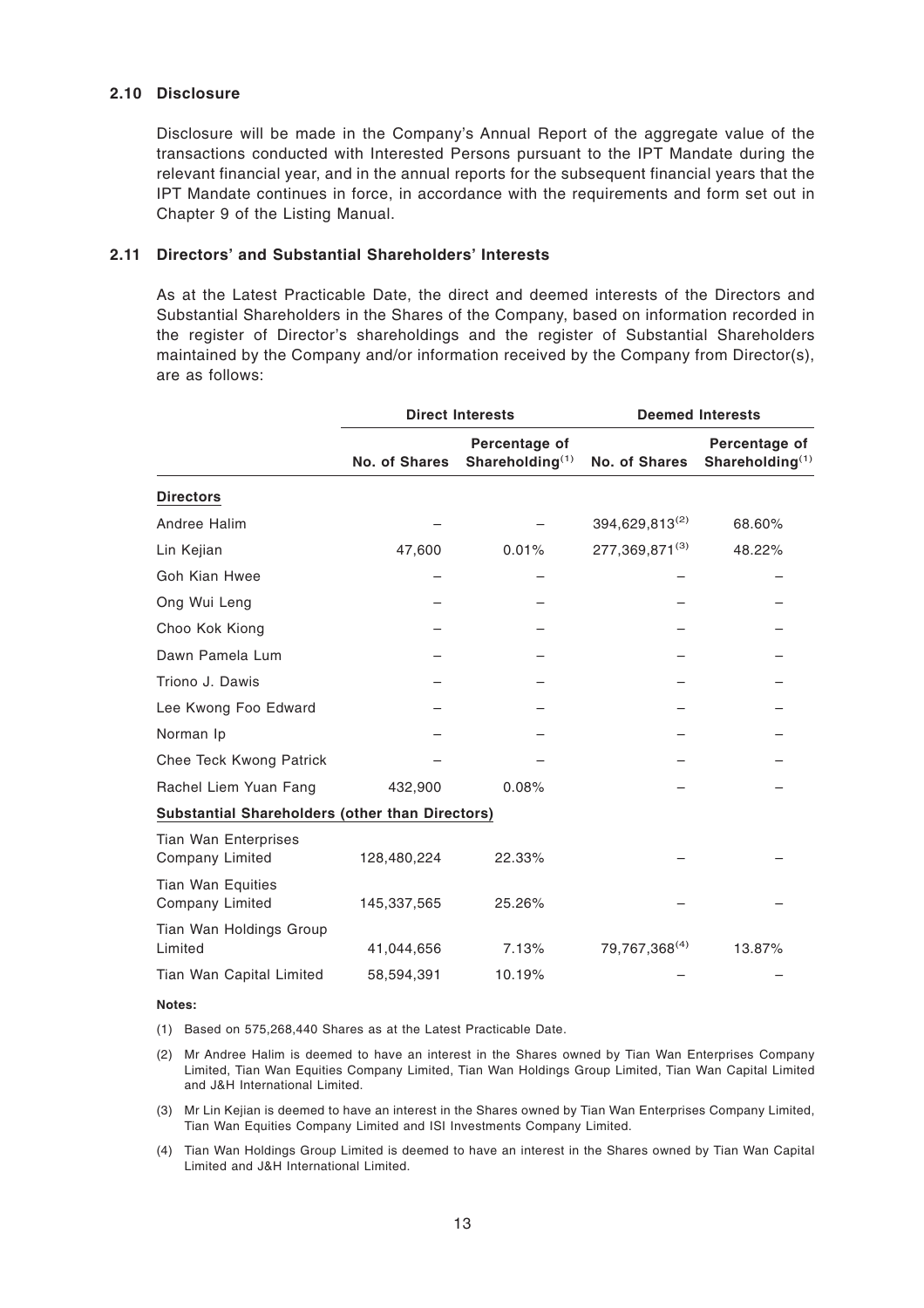#### **2.12 Statement by the Audit & Risk Committee**

The Audit & Risk Committee of the Company having considered, *inter alia*, the terms of the IPT Mandate, confirms that the review procedures for determining the transaction prices of the Interested Person Transactions as set out in Section 2.7 of this Appendix have not changed since the last shareholder approval for the IPT Mandate at the 2021 AGM. The Audit & Risk Committee is also of the view that such review procedures for determining the transaction prices of the Interested Person Transactions, when taken as a whole and if applied consistently, are sufficient to ensure that the Interested Person Transactions will be carried out on normal commercial terms and will not be prejudicial to the interests of the Company and its minority Shareholders. However, should the Audit & Risk Committee subsequently no longer be of this opinion, the Company will revert to the Shareholders for a fresh mandate based on new review procedures for transactions with the Interested Persons.

## **3. DIRECTORS' RECOMMENDATION**

The Directors of the Company (save for the Directors referred to below), having considered, amongst other things, the rationale for and benefits of the renewal of the IPT Mandate, the review procedures and the role of the Audit & Risk Committee, are of the opinion that the proposed renewal of the IPT Mandate is in the interests of the Company. Accordingly, the Directors (save for the Directors referred to below) recommend that Shareholders **vote in favour** of the ordinary resolution in respect of the proposed renewal of the IPT Mandate at the 2022 AGM.

Mr Andree Halim and Mr Lin Kejian (being the Interested Persons) abstain from making any recommendation. In addition, Mr Choo Kok Kiong, who is a director of certain entities within the Salim Group, voluntarily abstains from making any recommendation.

As different Shareholders might have different investment objectives, Shareholders should consult their stockbroker, bank manager, solicitor, accountant or other professional advisers if they require specific advice in relation to the proposed renewal of the IPT Mandate.

## **4. ABSTENTION FROM VOTING**

Rule 919 of the Listing Manual requires that interested persons must not vote on a shareholders' resolution approving any mandate in respect of any interested person transactions. Mr Andree Halim and Mr Lin Kejian (being Interested Persons) will abstain, and shall procure that their respective associates abstain, from voting on the ordinary resolution relating to the proposed renewal of the IPT Mandate to be tabled at the 2022 AGM (Resolution 11 in the Notice of AGM).

In addition, Mr Choo Kok Kiong intends to voluntarily abstain from voting on Resolution 11 in respect of his Shares (if any).